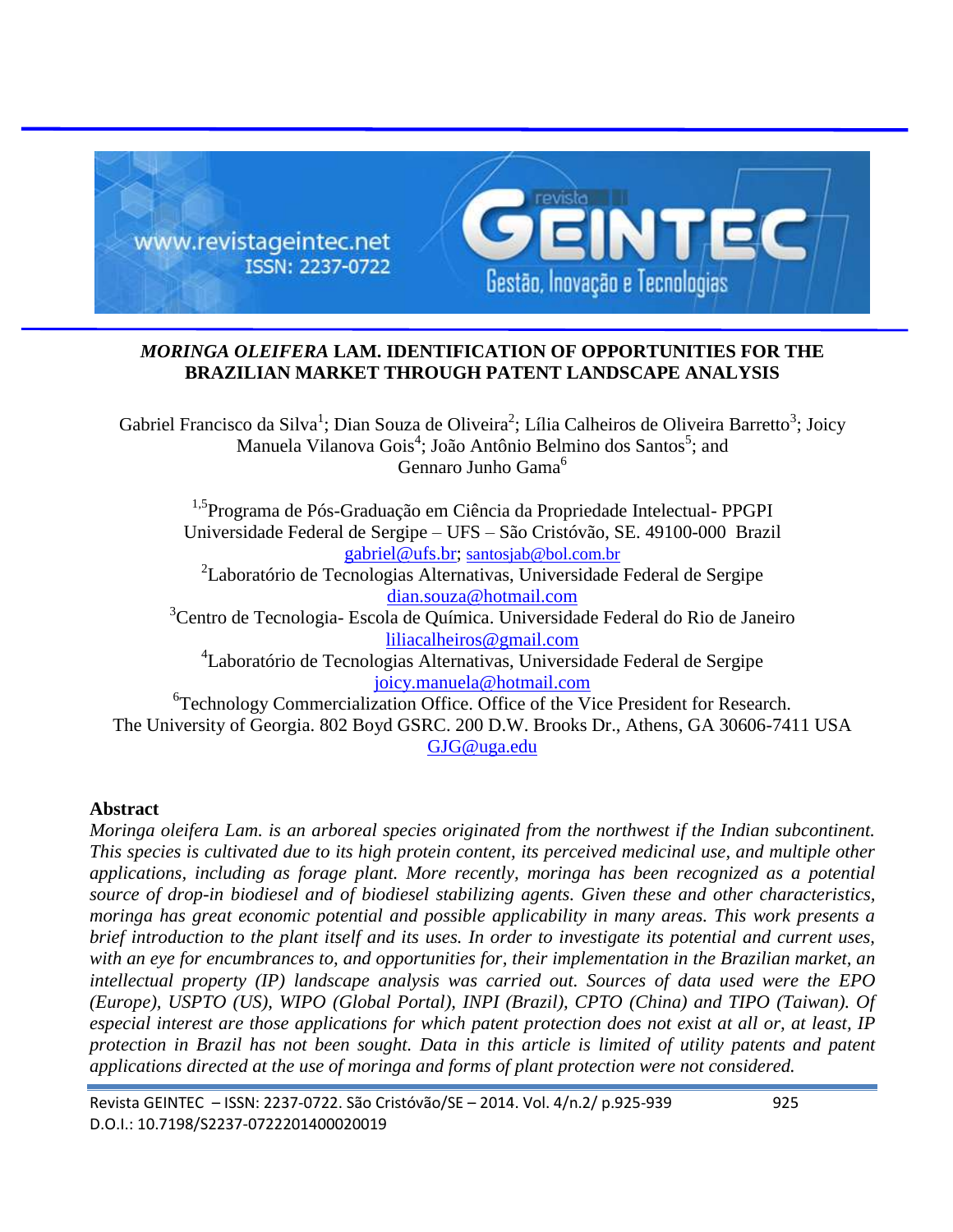#### **Keywords**

*Moringa oleifera*; protein; patent landscape; biodiesel; horseradish tree

#### **Introduction**

 $\overline{a}$ 

*Moringa oleifera* Lam*.* is an evergreen species of the genus *Moringa*, family Moringacea. It is known in English<sup>1</sup> by several names including horseradish tree, drumstick tree and benzoil tree. In Portuguese<sup>1</sup> it is known as *moringa, moringueiro, muringueiro* and *quiabo-da-quina*. According to Rolloff (2007), The name is derived from the Tamil word *murungai* and thus bears no etymological relationship with the Portuguese words *moringa* and *moranga*, often used colloquially to identify *Cucurbita maxima* and some of its relatives.

According to Pio Corrêa (1984) and Duke (1978), moringa is widely distributed, with economic planting in India, Egypt, the Phillipines, Sri Lanka, Thailand, Malaysia, Myanmar, Pakistan, Singapore, Jamaica, and Nigeria. Since the publications by Pio Corrêa and Duke, the list of countries has grown to encompass most of Asia south of Russia, the Sub-Saharan Africa, the whole of Central America, Mexico, most of South America, and parts of Oceania (Trees for Life International 2013). In the USA, to date, planting is limited to Florida (in only two counties, Manatee and Miami-Dade), Hawai'i, the US Virgin Islands and Puerto Rico (USDA-NRCS 2013).

The species is widely adaptable to different climates, including dry subtropical, wet subtropical, both dry and humid tropical, and wet forests. It tolerates drought and blooms even in semi-arid conditions (Palada 1996, de Saint-Sauveur 2010), but does not tolerate near-freezing temperatures (Duke 1978). Dalla Rosa (1993) stated that the plant grows best in dark, well-drained, neutral or slightly acidic soils. A complete manual for cultivation and exploitation of moringa has been published by the Moringa Association of Ghana (de Saint-Sauveur 2010) and provides information on optimal conditions for plant growth.

In Brazil, cultivation of moringa is more prominent, in relatively low scale, in the semi-arid regions of the Brazilian Northeast, aiming primarily the plant's ability to purify water (Serra 2002) and, more recently, as forage (Vieira 2008), in traditional medicine (Pasa 2010) and the seed oil used as domestic fuel, lubricant and in the artisanal manufacture of soaps and perfumes (Morton 1991). In light of de Saint-Sauveur work (2010), climatic, hydrogeological, and topographical conditions of the

<sup>&</sup>lt;sup>1</sup> USDA's Germplasm Resource Information Network (GRIN) is a valuable resource for both scientific and colloquial – in many languages – taxonomies of plants [\(www.ars-grin.gov\)](http://www.ars-grin.gov/)

Revista GEINTEC – ISSN: 2237-0722. São Cristóvão/SE – 2014. Vol. 4/n.2/ p.925-939 926 D.O.I.: 10.7198/S2237-0722201400020019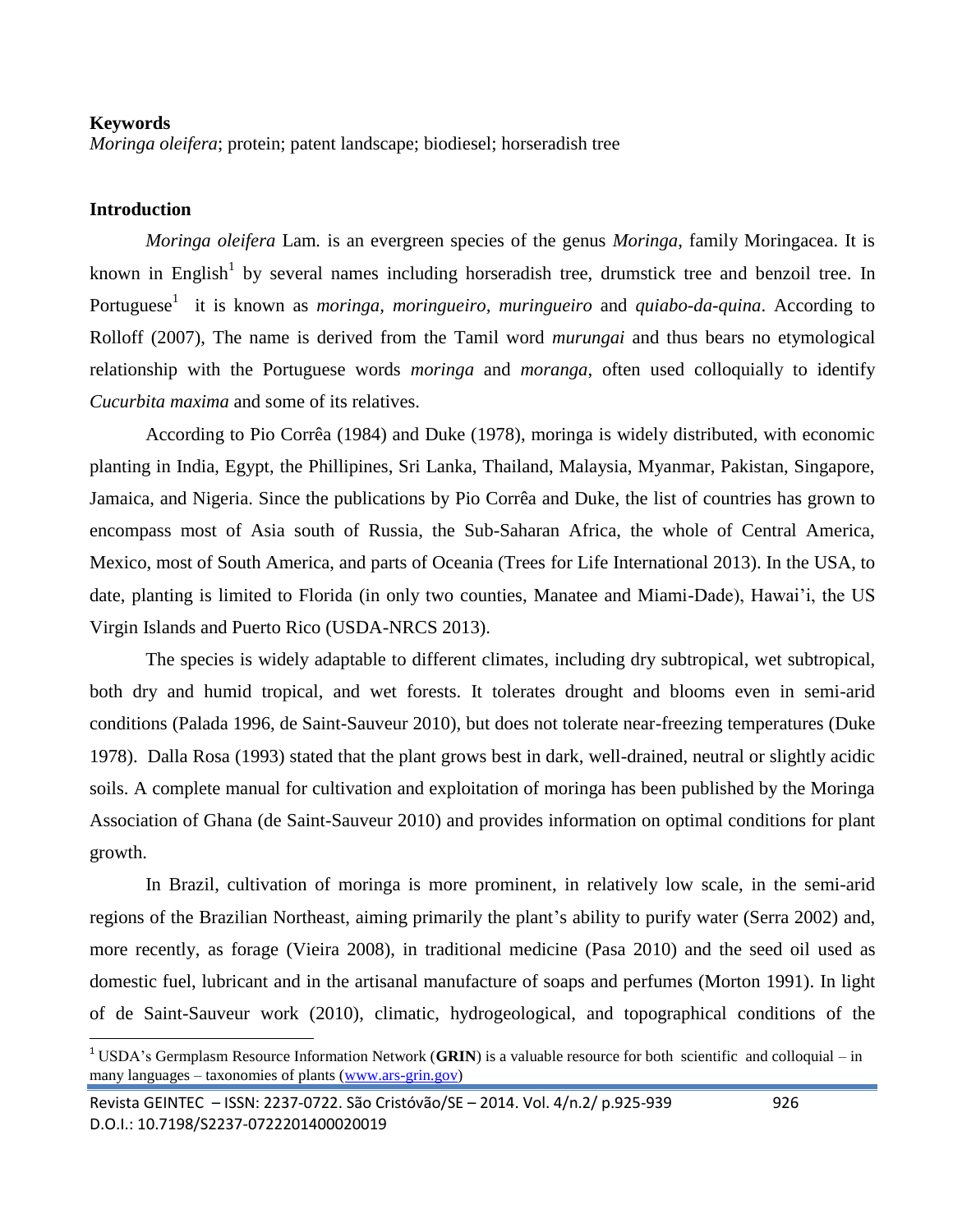Brazilian territory can be inferred to favor this species' adaptability to most of the Brazilian Midwest, Southeast (north of São Paulo city), Northeast (NE) and most of North. In multiple areas in the Brazilian NE, additional irrigation would be necessary to reach the plant's ideal conditions that require a minimum of 50cm/year of precipitation

Given its many uses, high protein and nutritional content, and adaptability to multiple climates, it has been lauded as a miracle tree and the "Mighty Moringa" (Shyr 2012). Of its many potential uses, the ones due to the plant's nutritional content are prevalent, and its use in culinary is ubiquitous in Asia and Africa (Thuma 2011).

Seed pods, seeds, roots, leaves and flowers are edible and, together with the tree bark find use in traditional medicine due to its natural anti-helmintic (Hakkar 2007) and anti-inflammatory (Mahajan 2007) properties. The past two decades have witnessed an increase interest in the plant's possible medicinal properties and both *in vitro* and *in vivo* activities of certain extracts have been demonstrated or inferred in numerous publications (Bharali 2003, Bose 2007, Fahey 2005, Ghasi 2000, Karadi 2003).

The protein content is very high and competitive with those of traditional sources such as grains and milk (Table 1), which is a strong indicative of the potential of this plant as a nutritional supplement, malnutrition relief and meals ready to eat (MRE).

| Raw leaves <sup>2</sup> |                       | Moringa oleifera Lam.          |               |               |
|-------------------------|-----------------------|--------------------------------|---------------|---------------|
|                         | Raw pods <sup>2</sup> | Dry leaves                     | Dry leaves    | Raw leaves    |
|                         |                       | (Lima 2013)                    | (Passos 2012) | (Passos 2012) |
| 9.40                    | 2.10                  | $29.0 - 40.6$                  | 22.85         | 7.34          |
|                         |                       | $\mathbf{Milk}^2$              |               |               |
|                         | Raw                   | Dry                            |               |               |
|                         | 3.28                  | 26.32                          |               |               |
|                         |                       | Soybean <sup>2</sup>           |               |               |
|                         | Raw                   | Cooked                         | Roasted       |               |
|                         | 12.95                 | 12.35                          | 35.22         |               |
|                         |                       | <b>Black Beans<sup>2</sup></b> |               |               |
|                         | Raw                   | Cooked                         | <b>Baked</b>  |               |
|                         | 21.60                 | 8.86                           | 5.54          |               |

**Table 1-** Protein content of *Moringa oleifera* and comparison with selected grains and milk (g/100g or wt.%)

 $\overline{a}$ 

<sup>&</sup>lt;sup>2</sup> USDA's National Nutrient Database for Standard Reference (Release 26) is a comprehensive database listing the nutritional profile of approximately 9,000 food items, often in multiple forms (*e.g.,* dry, raw, cooked). Ndb.nal.usda.gov/ndb/search/list

Revista GEINTEC – ISSN: 2237-0722. São Cristóvão/SE – 2014. Vol. 4/n.2/ p.925-939 927 D.O.I.: 10.7198/S2237-0722201400020019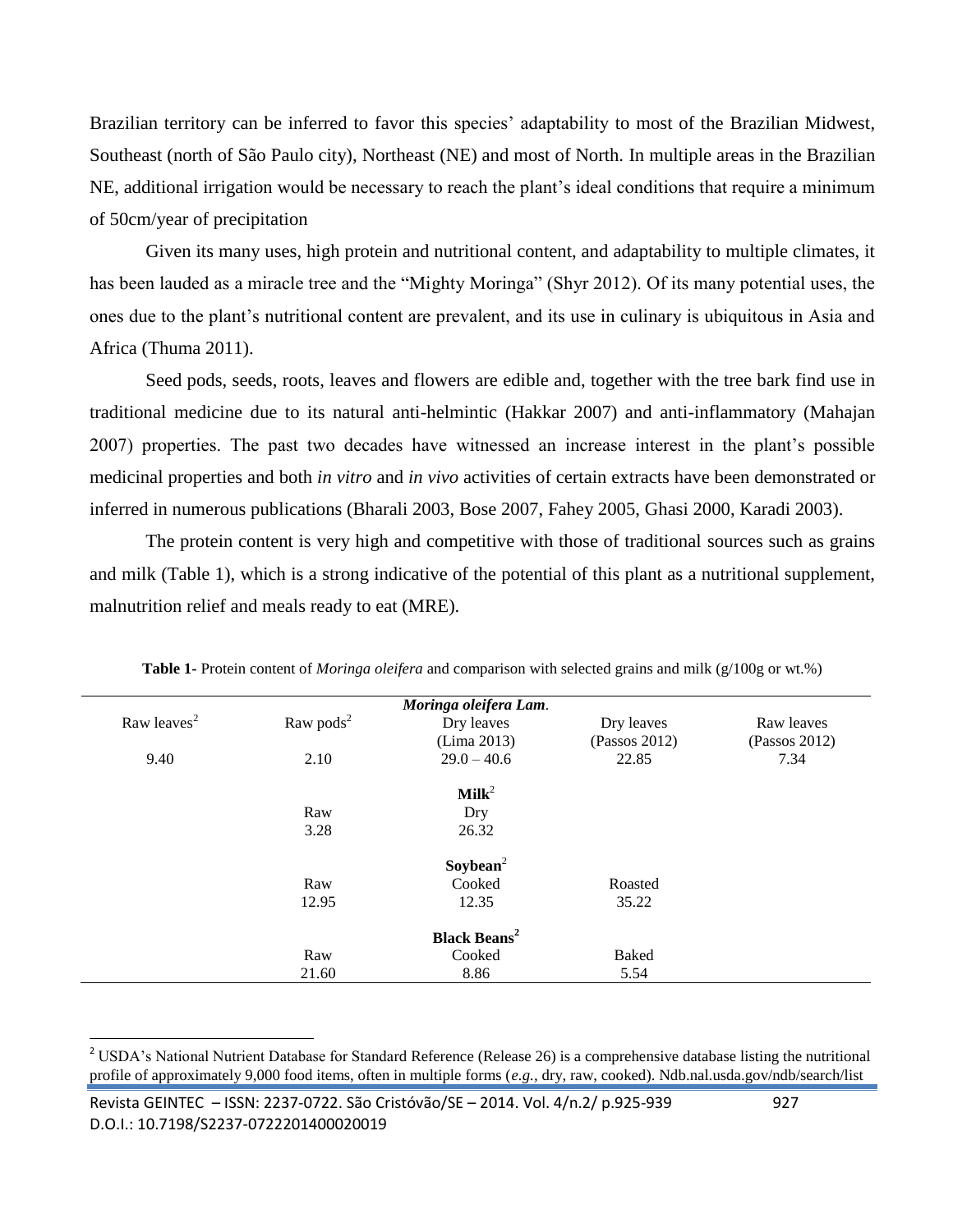**Figure 1.** Favorable areas for cultivation of *Moringa oleifera* in Brazil, based on optimal climatic conditions reported by de Saint-Sauveur. In (a) overlap with other economic activities, including agricultural. Note adaptability of the plant next to other crops; in (b) as function of precipitation and temperature. The red line indicates the assumed northern boundary and the blue line the assumed southern boundary of optimal conditions for the economically viable exploitation of moringa. Light blue ellipses mark areas where additional irrigation is needed to reach the desirable 50cm /year level for optimal growth.



Source: Maps generated by US Central Intelligence Agency. Adapted by the authors for purposes of this Article.

Revista GEINTEC – ISSN: 2237-0722. São Cristóvão/SE – 2014. Vol. 4/n.2/ p.925-939 928 D.O.I.: 10.7198/S2237-0722201400020019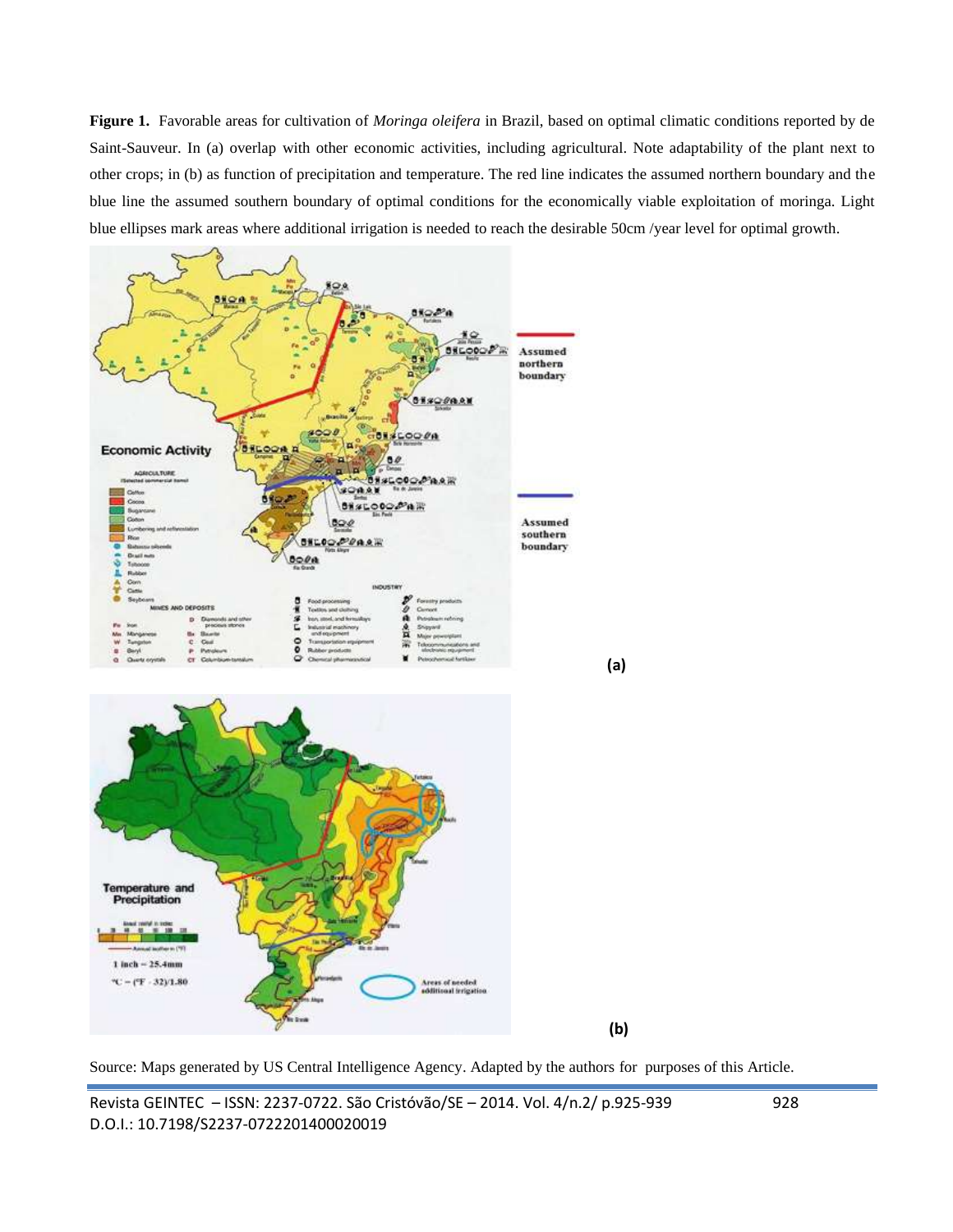Two recent publications (Passos 2012, Lima 2013) using moringa grown in Brazil, indicate a protein content between 22% and 41%, and support previous work by Moyo (2011) based on Africagrown plants which reports a protein content of 30.29 wt.%. Recent work by Brazilian researchers, using Fisher rats as model organisms, indicated that degummed moringa oil had the same Food Efficiency as soybean oil (standard) while crude moringa oil had superior nutritional value vs. the standard (Andrade 2011).

More recently, interest has risen in the use of oil produced from the seeds as a stabilizing additive to esterified biodiesel and at least one publication dealing with IP prospecting in this area has appeared (Filho 2012). That study was prompted by emerging research addressing uses of moringa as the source of materials for bioenergy generation and production of high-quality bio-oils (Muhl 2011A, Muhl 2011B, Kivevele 2013, Rashid 2008, Kafuku 2010). High oil content from seeds was determined by various extraction techniques and determined to be in the range between 25 wt.% and 36% wt.% (Tsakinis 2009) while dehusked seeds yielded nearly 42 wt.% in crude oil (Ogbunugafor 2011).

The versatility of this plant is further illustrated by the commercial production of a blue dye (*mouringhy*) from its bark, wood and sap (Cooke 1936) which is still widely used in the cottage textile industry in India, Senegal and Jamaica.

It is within this context - of a plant with multiple uses and a source of many commodities - that the motivation for this work resides, and it is the authors' intent to identify open areas of economic, industrial and scientific opportunities -involving moringa- in Brazil. Current uses of moringa that are the subject of industrial interest were identified by means of a systematic prospection of associated patents and mapping the results therefrom.

# **Methodology**

Quintella (2009) asserted that intellectual property (IP) prospection has contributed significantly to the formulation of long-term policies, strategies and plans in the realm of Research, Development and Innovation (RD&I). This is a more prominent reality in Latin America and – in particular – Brazil, where investments in RD&I increased substantially since 2004.

In the context of Quintella's assertions, and in order to investigate current and potential opportunities for the commercial exploitation of moringa, the status of the IP associated with this species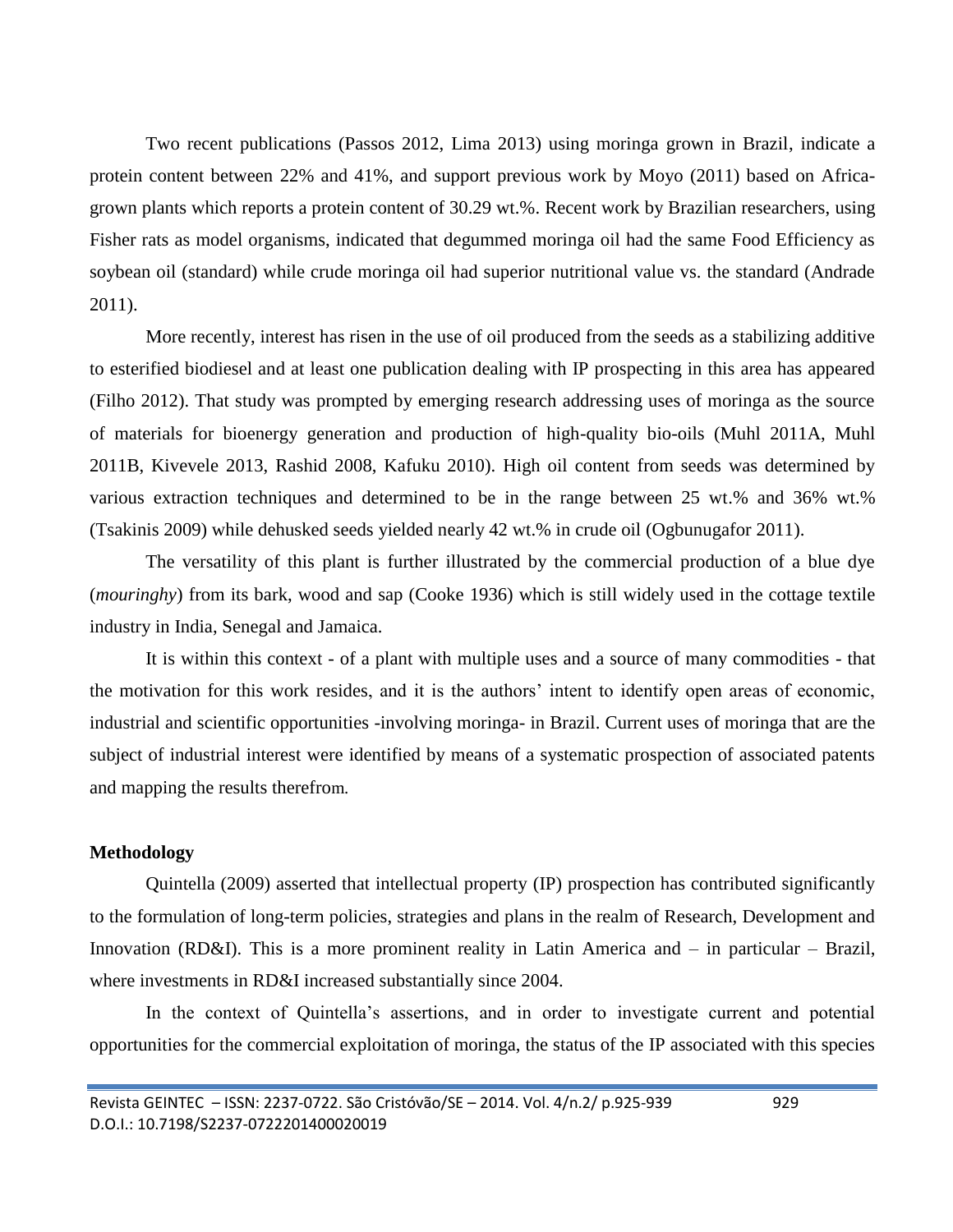was investigated. In order to do so, the patent offices of Brazil, Europe, WIPO, US, China, Korea and Taiwan were queried using several adjunct key terms in association with "moringa\*" as the master term. Adjunct terms used were "pharmaceutical\*", "oil\*", "fatty\*", "food\*", "protein\*", "nutrition\*" and "fuel\*". In these terms "\*" functions as wildcard. The terms were translated to Portuguese in order to search Brazil's INPI. Queries were performed directly at an Office's webpage, or through the aggregator PatSnap™ [\(www.patsnap.com\)](http://www.patsnap.com/) or Derwent™ [\(http://thomsonreuters.com/derwent-world-patents](http://thomsonreuters.com/derwent-world-patents-index/)[index/\)](http://thomsonreuters.com/derwent-world-patents-index/).

Results are presented in function of subclasses of the International Classification of Patents (ICP), these used as identifiers of specific uses of moringa in related applications. Results were also correlated with both the country of priority (*i.e.,* country of origin of the assignees) and the filing year of those applications. Data and results are current as of December 2013, however it must be noted that, since results of such queries will include only published applications, and PCT applications only publish 18 months after (**i**) the filing date or (**ii**) the priority date, data for 2012 and 2013 will be skewed downward since a number of applications with filing (or priority) date after July 2012 may not be included in the results.

#### **Results and Discussion**

According to data from the WIPO database, based on the search of the term "moringa\*", 135 patent applications were filed and published between 01/1994 and 11/2013, with 2012 being the year with the largest number (20) of filed applications. Of those 135 applications, 40 (29.6%) were PCT applications while the remainder (70.4%) were comprised of National Applications (Nationalized PCT Applications and direct National Filings). In the same period, only 5 (3.7%) originated from Brazil, 4 of which were drawn to uses based on the nutritional aspects of the plant and one drawn to the preparation of congealing agents – derived from the plant – for the purification of water. China (CN) led in number of filed applications (20, 14.8%), followed by the US with 11 (8.2%).

ICP data, not surprisingly, shows a predominance of applications classified under Section A (Human Necessities), followed distantly by Section B (Performing Operations; Transporting) and Section C (Chemistry; Metallurgy). Subclasses A61K (Preparations for Medical, Dental or Toilet Purposes) was the most frequently used classification appearing in 46.1% of the total classifications. This was followed by A61Q (Specific use of Cosmetics or Similar Toilet Preparations) with 20.3%, and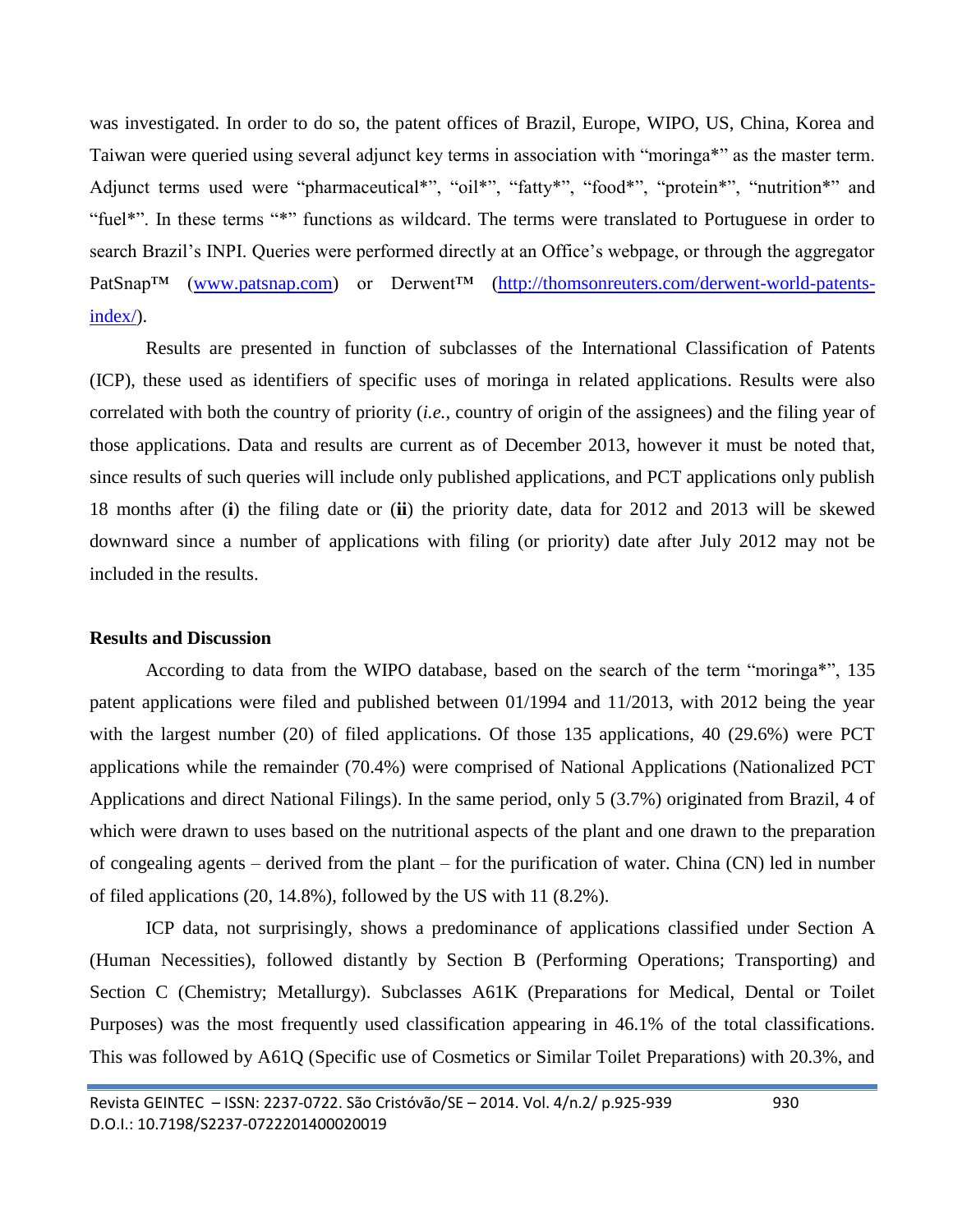A61P (Therapeutic Activity of Chemical Compounds or Medicinal Preparations) with 10.6%. Classes B and C appear in 1.2% and 9.3% of all occurrences, respectively, noting that Class C includes inventions related to water treatment, Figure 2.



**Figure 2** – Absolute frequency of occurrence of subclasses in the applications resulting from querying the WIPO database with the term "moringa\*". Four instances were not associated with an ICP subclass, denoted by  $+$  above.

The majority of the identified applications containing the term "moringa\*" were PCT Applications (n = 40, 29.6%), followed by National Applications in CN (n=28, 20.7%), US (n=25, 18.5%), EPO (n=16, 11.9%) and JP (n = 11, 8.1%).

Application of moringa and its products as therapeutic agents was investigated by querying the databases with the combination ("moringa\*" AND "pharmaceutical\*") leading to the identification of 15 patent applications, 10 of which were filed in or after 2004. From this total, 9 (60%) of the applications were filed by assignees from US, EP and KR. Again, subclasses A61K (Preparations for Medical, Dental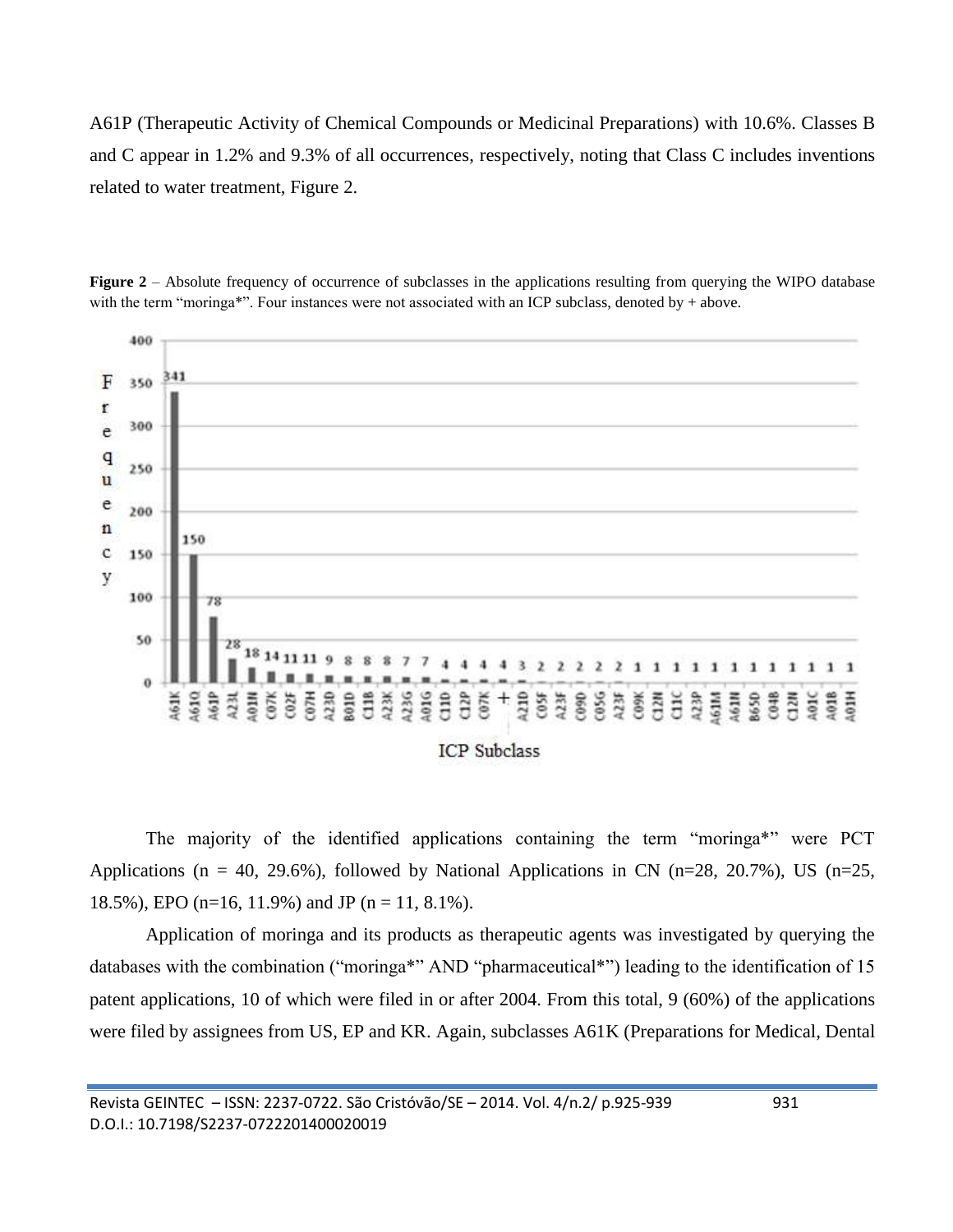or Toilete Purposes) and A61Q (Specific Uses of Cosmetics or Similar Toilet Preparations) were the predominant classifications with a combined frequency of 73 (76.8% of the total), Figure 3.

The industrial use of moringa (and of its by-products) as food, feed, or due to its nutritional value, was assessed through the use of three composite queries: ("moringa\*" AND "food\*"); ("moringa\*" AND "nutrition\*"); and ("moringa\*" AND "protein\*"). The results are presented in Table 2.

**Figure 3** – Absolute frequency of occurrence of subclasses in the applications resulting from querying the WIPO database with the composite argument ("moringa\*" AND "pharmaceutical\*").



It is interesting to note, in Table 2, the occurrence of subclasses C07K (Production of Peptides), B01D (Separation Processes), and C11B ("Producing, Refining or Preserving Fats, Fatty Substances, Essential Oils and Perfumes"). These are indicative of multiple identified uses of the plant, which are exploited by many of the 15 applications. The appearance of these subclasses together with those under Class A, illustrate the applicability of moringa extracts in, for instance, the cosmetic industry, since peptides find use in skin care ( see, for instance, Reddy 2012A, Reddy 2012B, Nakatsuji 2012), nutrition and as biocidal agents. Moreover, the composition of the plant's oil, which is rich in palmitic, lauric, stearic, linoleic, myristic and linolenic acids, enable the oil to be used as raw material in the cosmetic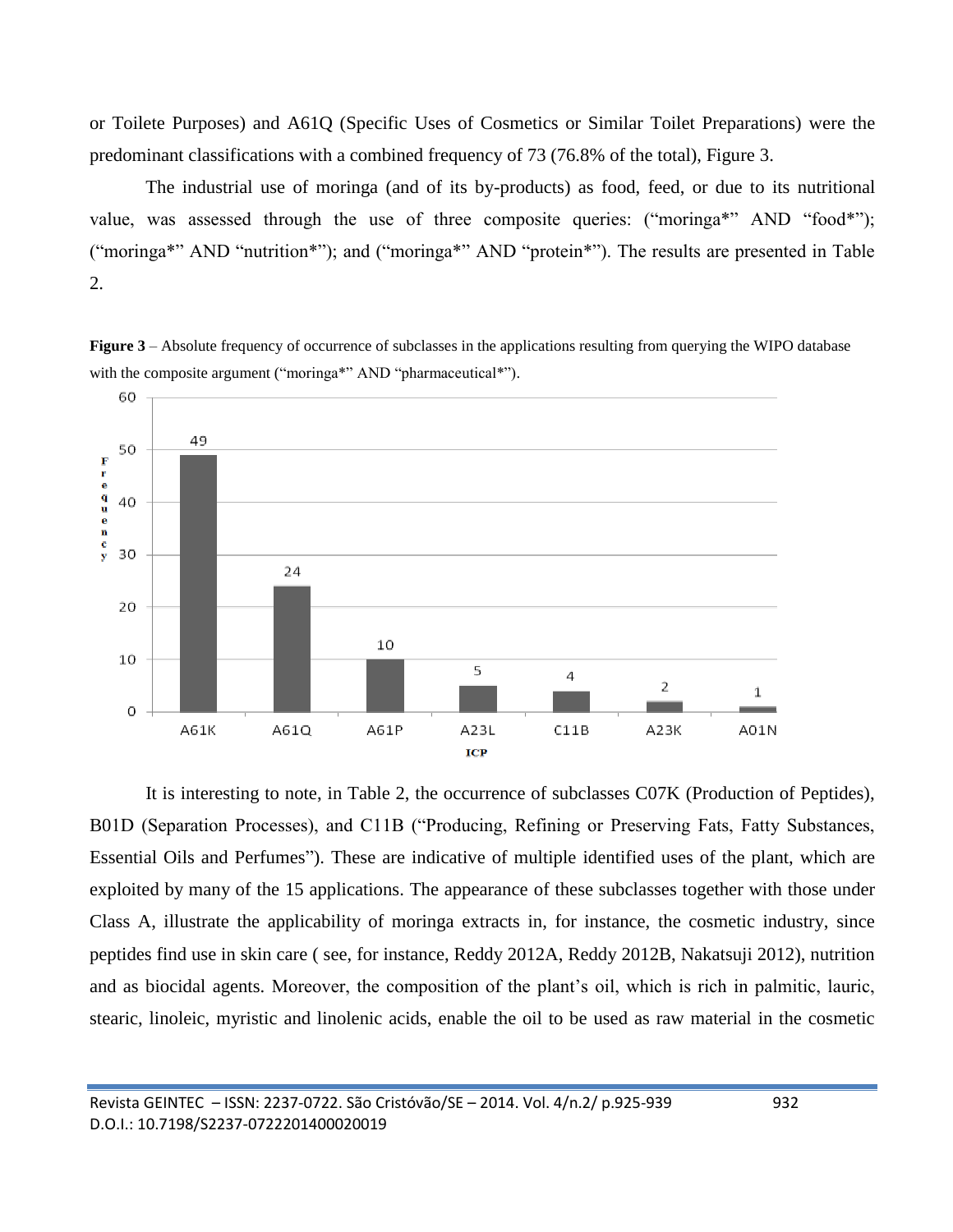industry, especially in skin care (Ashraf, 2007). These are applications involving high-value commodities*, i.e.,* compounds and extracts that can be sold in small amounts at premium prices.

Finally, the use of moringa as a source of biofuels or of biofuels additives was considered. Whilst IP related to the use of moringa extracts as biodiesel stabilizers was previously investigated (Leite 2012) due to the overlapping breadth of the queries used in this and the previous work, there is the possibility of overlapping results.

The mining of existing IP drawn to the uses of the plant in the fuels industry was carried out by using the master keyword in conjunction with one of the following adjunct terms: "oil\*", "fatty\*", "fuel\*", "biofuel\*", "ester\*"<sup>3</sup> and "biodiesel\*". The super-composite query ("moringa\*" AND "fuel\*" AND "ester\*") applied to the fields "Title" or "Abstract" or "Claims" was also carried out.

| <b>Priority Years:</b>                                             |                |            |          |                |                |                |          |            |               |                             |              |                   |      |      |
|--------------------------------------------------------------------|----------------|------------|----------|----------------|----------------|----------------|----------|------------|---------------|-----------------------------|--------------|-------------------|------|------|
| <b>Search Argument</b>                                             | Year           | $\cdot$ 03 | 64       | 05             | .06            | 67             | 68       | <b>.09</b> | $^{\circ}10$  | <sup>'</sup> 11             | $^{\circ}12$ | $\cdot$ 13        |      |      |
| "moringa*" + "food*"                                               |                |            |          |                |                |                |          |            |               |                             |              |                   | 3    |      |
| "moringa*" + "nutrition*"                                          |                |            |          | $\Omega$       |                |                | 1        | 1          | 2             | 2                           | 2            |                   | 1    |      |
| "moringa*" <sup>+</sup> "protein*" <sup>4</sup>                    |                | 3          | 4        | $\mathbf{1}$   | 3              | $\overline{4}$ |          |            | $\mathcal{D}$ | $\mathcal{D}_{\mathcal{L}}$ | $\mathbf{1}$ | $\Omega$          |      |      |
| <b>Priority Country (or Region):</b>                               |                |            |          |                |                |                |          |            |               |                             |              |                   |      |      |
| <b>Search Argument</b>                                             | <b>Country</b> | <b>CN</b>  | EP       | BR             | US             | J <sub>P</sub> | KR       | <b>RU</b>  |               |                             |              |                   |      |      |
| "moringa*" + "food*"                                               |                | 3          |          | $\overline{0}$ | $\theta$       | -1             | $\theta$ | 0          |               |                             |              |                   |      |      |
| "moringa*" + "nutrition*"                                          |                |            | 5        | $\overline{0}$ | $\overline{0}$ | -1             | 1        | 3          | $\theta$      |                             |              |                   |      |      |
| "moringa*"+ "protein*"                                             |                | 6          | $\Omega$ | $\theta$       | 6              | $\theta$       | $\Omega$ |            |               |                             |              |                   |      |      |
| Most Frequent Classifications (Total Count = $256$ ): <sup>5</sup> |                |            |          |                |                |                |          |            |               |                             |              |                   |      |      |
| <b>Class</b><br>A61K                                               |                | A23L       | A61D     | A23D           |                | C11B           | A61Q     |            | A01G          | CO7K                        |              | B <sub>0</sub> 1D | A23G | CO2F |
| 104<br>Abs. Frequency (n)                                          |                | 28         | 12       | 4              |                | 4              | 44       |            | 3             | 18                          |              | 6                 | 7    | 5    |
| Rel. Frequency $(\% )$<br>40.6                                     |                | 10.9       | 4.7      | 1.6            |                | 1.6            | 17.2     |            | 1.2           | 7.0                         |              | 2.3               | 2.7  | 1.9  |

**Table 2 -** Identified Patent Applications drawn to uses of *Moringa oleifera* due to its nutritional value.  $P_{\text{rionity}} V_{\text{corr}} P_{\text{rionity}} C_0$ 

Somewhat predictably, the use of the adjunct terms "oil\*" and "fatty\*" led to the identification of applications predominantly classified under Sections A and C of the IPC, due to the ubiquitous use of plant-

 $5$  A single patent application may be associated with multiple subclasses.

 $\overline{a}$ 

Revista GEINTEC – ISSN: 2237-0722. São Cristóvão/SE – 2014. Vol. 4/n.2/ p.925-939 933 D.O.I.: 10.7198/S2237-0722201400020019

<sup>&</sup>lt;sup>3</sup> The logic for including this keyword relates to the nature of biodiesel and of natural additives to diesel, all of which include esters of  $C_8$  to  $C_{21}$  acids (National Biodiesel Board 2014).

<sup>&</sup>lt;sup>4</sup> Prior to 2003, 7 applications were identified through this query, for the period between 1999 and 2002. No applications were identified prior to 1999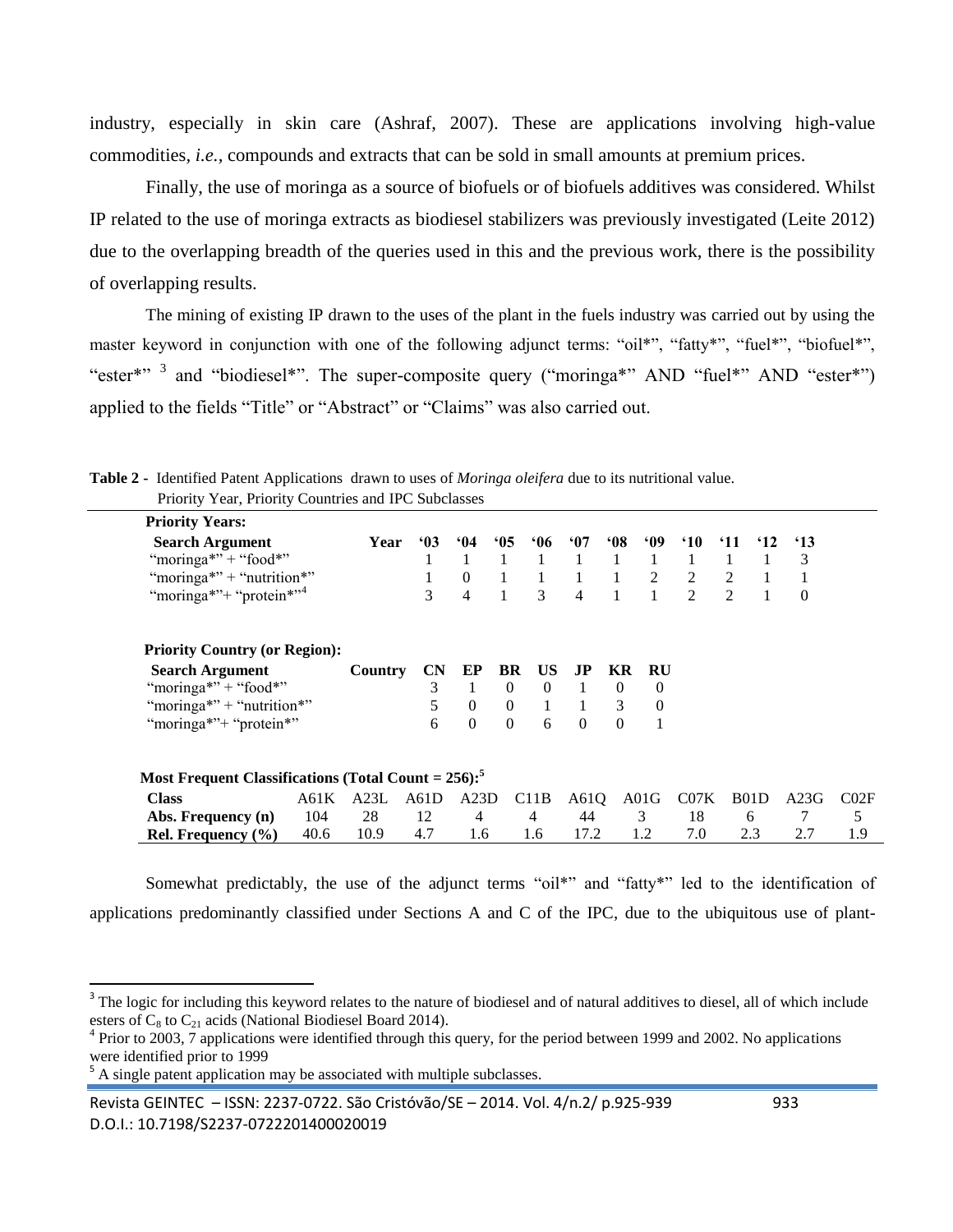derived oils and fatty acids and esters in both the food and the cosmetic industries. The super-composite query did not lead to the identification of any patent applications. These results are summarized in Table 3.

**Table 3 -** Identified Patent Applications drawn to uses of oils derived from *Moringa oleifera*.

|  | Priority Year, Priority Countries and IPC Subclasses. |  |
|--|-------------------------------------------------------|--|
|--|-------------------------------------------------------|--|

|                                      | <b>Priority Year:</b>                                   |                  |                                  |                           |                  |                  |                  |                  |                  |                        |                  |                       |                  |                  |                         |                  |                  |                  |                  |                |  |
|--------------------------------------|---------------------------------------------------------|------------------|----------------------------------|---------------------------|------------------|------------------|------------------|------------------|------------------|------------------------|------------------|-----------------------|------------------|------------------|-------------------------|------------------|------------------|------------------|------------------|----------------|--|
|                                      |                                                         |                  |                                  |                           |                  |                  | Year:            |                  |                  |                        |                  |                       |                  |                  |                         |                  |                  |                  |                  |                |  |
|                                      |                                                         |                  |                                  | <b>Search Argument</b>    |                  | 63               |                  | 64               | 05               | 06                     | `07              | •08                   | .09              | $^{\circ}10$     | '11                     | $^{\circ}12$     |                  |                  |                  |                |  |
|                                      |                                                         |                  | "moringa*" + "oil*" <sup>6</sup> |                           |                  | 2                |                  | $\boldsymbol{0}$ | $\boldsymbol{0}$ | $\boldsymbol{0}$       | $\boldsymbol{0}$ | $\boldsymbol{0}$      | $\boldsymbol{0}$ | 3                | 1                       | 5                |                  |                  |                  |                |  |
|                                      |                                                         |                  |                                  | "moringa*" + "fatty*"     |                  | 7                |                  | 8                | 6                | 11                     | 17               | 23                    | 31               | 22               | 30                      | 33               |                  |                  |                  |                |  |
|                                      |                                                         |                  | "moringa*" + "fuel*"             |                           |                  | $\boldsymbol{0}$ |                  | $\boldsymbol{0}$ | $\mathbf{1}$     | $\boldsymbol{0}$       | $\boldsymbol{2}$ | $\boldsymbol{0}$      | $\overline{c}$   | 2                | 3                       | $\overline{c}$   |                  |                  |                  |                |  |
|                                      |                                                         |                  |                                  | "moringa*" + "biofuel*"   |                  | $\overline{0}$   |                  | $\boldsymbol{0}$ | $\boldsymbol{0}$ | $\boldsymbol{0}$       | $\boldsymbol{0}$ | $\boldsymbol{0}$      | $\mathbf{1}$     | $\boldsymbol{0}$ | $\mathbf{1}$            | $\mathbf{1}$     |                  |                  |                  |                |  |
|                                      |                                                         |                  |                                  | "moringa*" + "biodiesel*" |                  | $\boldsymbol{0}$ |                  | $\boldsymbol{0}$ | $\boldsymbol{0}$ | $\boldsymbol{0}$       | $\mathbf{1}$     | $\boldsymbol{0}$      | $\overline{2}$   | 2                | 1                       | $\boldsymbol{0}$ |                  |                  |                  |                |  |
|                                      | Priority Country (or Region) <sup>7</sup> :             |                  |                                  |                           |                  |                  |                  |                  |                  |                        |                  |                       |                  |                  |                         |                  |                  |                  |                  |                |  |
|                                      |                                                         | Country:         |                                  |                           |                  |                  |                  |                  |                  |                        |                  |                       |                  |                  |                         |                  |                  |                  |                  |                |  |
| <b>Search</b>                        | AU                                                      | BE               | $\mathbf{B}$                     | $\bf CO$                  | DE               | DK               | EP               | ES               | <b>FR</b>        | $\mathbf{G}\mathbf{B}$ | H <sub>U</sub>   | $\mathbf{I}$ <b>B</b> | $\mathbf{L}$     | IN               | $\mathbf{J} \mathbf{P}$ | KR               | $\bold{MY}$      | PH               | <b>SE</b>        | <b>US</b>      |  |
| <b>Argument</b>                      |                                                         |                  |                                  |                           |                  |                  |                  | $\overline{0}$   |                  |                        | $\overline{0}$   |                       | $\overline{0}$   |                  |                         |                  |                  |                  |                  |                |  |
| "moringa*"<br>$+$ "oil*"             | $\boldsymbol{0}$                                        | $\mathbf{1}$     | $\boldsymbol{0}$                 | $\boldsymbol{0}$          | $\boldsymbol{0}$ | $\boldsymbol{0}$ | $\boldsymbol{0}$ |                  | $\mathbf{1}$     | 5                      |                  | $\boldsymbol{0}$      |                  | $\mathbf{0}$     | $\mathbf{0}$            | $\overline{2}$   | $\mathbf{0}$     | $\mathbf{0}$     | $\boldsymbol{0}$ | 3              |  |
| "moringa*"<br>$+$ "fatty"            | $\mathbf{1}$                                            | $\boldsymbol{0}$ | $\mathbf{1}$                     | $\mathbf{1}$              | 22               | $\overline{2}$   | 19               | $\overline{4}$   | 10               | $\mathbf{1}$           | $\mathbf{1}$     | $\mathbf{1}$          | $\mathbf{1}$     | $\mathbf{0}$     | $\overline{5}$          | 5                | $\mathbf{1}$     | $\mathbf{1}$     | $\mathbf{1}$     | 13             |  |
| "moringa*"<br>$+$ "fuel*"            | $\boldsymbol{0}$                                        | $\overline{0}$   | $\mathbf{0}$                     | $\boldsymbol{0}$          | $\overline{0}$   | $\overline{0}$   | $\boldsymbol{0}$ | $\overline{0}$   | $\overline{0}$   | $\mathbf{1}$           | $\overline{0}$   | $\overline{0}$        | $\overline{0}$   | $\mathbf{1}$     | $\overline{0}$          | $\overline{0}$   | $\boldsymbol{0}$ | $\mathbf{1}$     | $\boldsymbol{0}$ | 11             |  |
| "moringa*"<br>"biofuel*"             | $\boldsymbol{0}$                                        | $\boldsymbol{0}$ | $\mathbf{0}$                     | $\boldsymbol{0}$          | $\boldsymbol{0}$ | $\boldsymbol{0}$ | $\boldsymbol{0}$ | $\boldsymbol{0}$ | $\mathbf{0}$     | $\boldsymbol{0}$       | $\boldsymbol{0}$ | $\boldsymbol{0}$      | $\boldsymbol{0}$ | $\boldsymbol{0}$ | $\boldsymbol{0}$        | $\mathbf{0}$     | 1                | $\boldsymbol{0}$ | $\mathbf{0}$     | $\overline{2}$ |  |
| "moringa*"<br>$^{+}$<br>"biodiesel*" | $\overline{0}$                                          | $\overline{0}$   | $\boldsymbol{0}$                 | $\mathbf{1}$              | $\boldsymbol{0}$ | $\boldsymbol{0}$ | $\boldsymbol{0}$ | $\mathbf{1}$     | $\boldsymbol{0}$ | $\boldsymbol{0}$       | $\boldsymbol{0}$ | $\boldsymbol{0}$      | $\boldsymbol{0}$ | $\mathbf{0}$     | $\mathbf{0}$            | $\boldsymbol{0}$ | $\boldsymbol{0}$ | $\mathbf{0}$     | $\boldsymbol{0}$ | 5              |  |
|                                      | Most Frequent Classifications (Total Count = $429)^4$ : |                  |                                  |                           |                  |                  |                  |                  |                  |                        |                  |                       |                  |                  |                         |                  |                  |                  |                  |                |  |
| <b>Class</b>                         | A61K                                                    |                  | A23D                             |                           |                  | A61P             |                  | A61L             |                  | A61Q                   |                  | C07K                  |                  | A45D             |                         | A01N             | C <sub>02</sub>  |                  |                  |                |  |
| Abs. Frequency (n)                   |                                                         |                  | 171                              |                           | 25               |                  | 25               |                  |                  | 17                     |                  |                       | 102<br>11        |                  | 11                      |                  |                  | 20               |                  | $\tau$         |  |
| Rel. Frequency (%)                   |                                                         |                  | 39.9                             |                           | 5.8              |                  | 5.8              |                  |                  | 4                      |                  | 23.8                  | 2.8              |                  | 2.6                     |                  | 4.7              |                  | 1.6              |                |  |

 $\ddot{\phantom{a}}$ 

 $^6$  A total of 27 applications filed prior to 2003 were identified.<br><sup>7</sup> Two Chinese applications also appear in the search, but are directed to hair cleansing compositions.

Revista GEINTEC – ISSN: 2237-0722. São Cristóvão/SE – 2014. Vol. 4/n.2/ p.925-939 934 D.O.I.: 10.7198/S2237-0722201400020019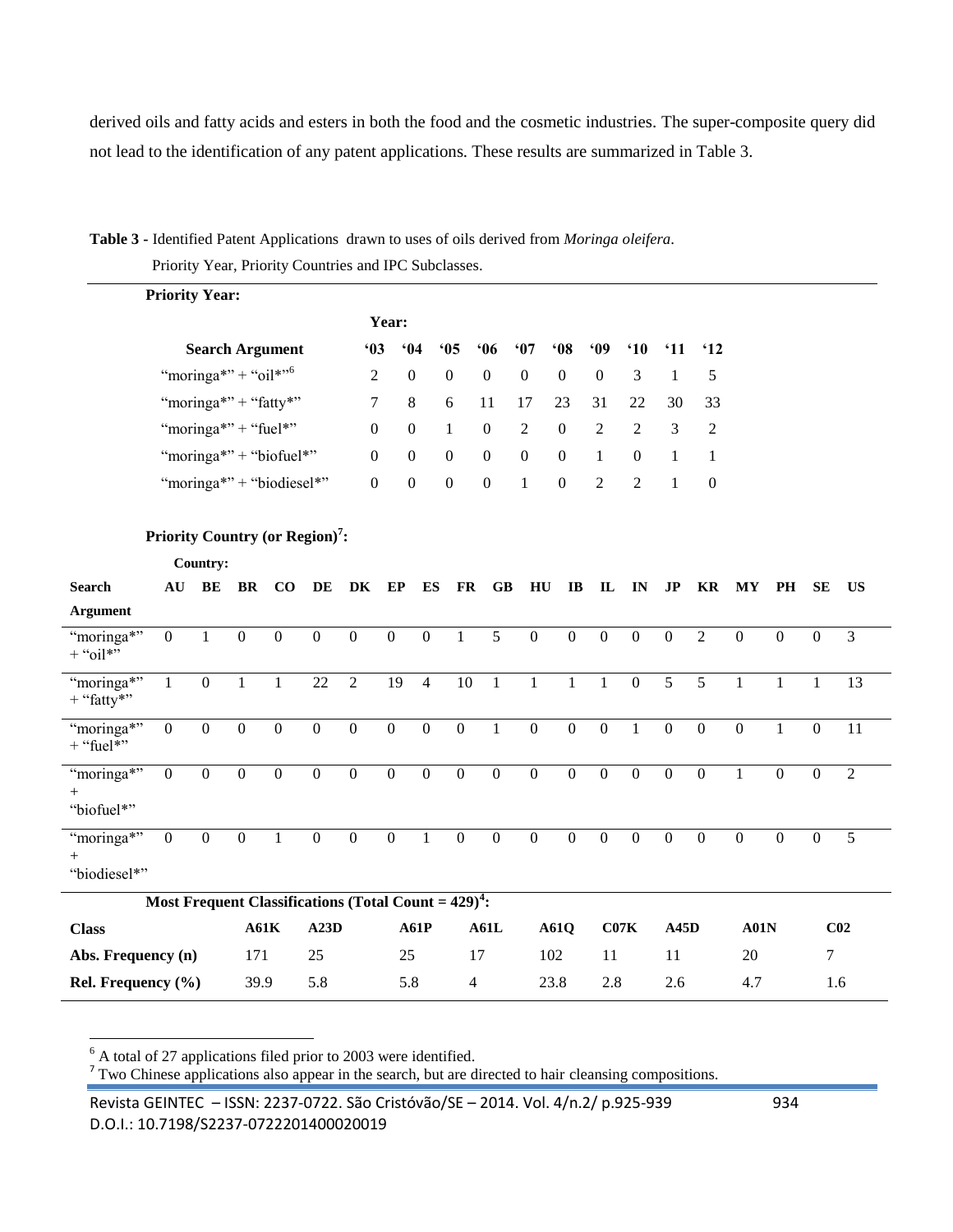Notably, India (IN, from where *Moringa oleifera* originated) does not appear as a significant contributor to the overall IP landscape. Noting that the Indian Patent Office was not queried in this work (which, in part, justifies our observations), the absence of significant IP originating from that country may be consequent of the use of the plant being dominated by centuries-old traditional practices and most of the pertinent industrial activity being associated with either cottage industry or scale up of techniques used in that industry.

# **Conclusions**

This work illustrates that the development of technologies based on the use of *Moringa oleifera* is in tandem with academic research substantiating the uses of this plant. Industrial R&D involving this species is mostly aimed at applications in nutritional supplements and food and animal feed (oil and leaves) as well as the basis for cosmetics and skin care products (oil). However, it appears that - at least so far - very little effort has been devoted to the development of industrial methods to use of moringa oil as fuel.

The global patent landscape is somewhat crowded and primarily geared to uses of moringa as a nutritional source. Most of the intellectual property was developed and protected in CN, US and EP, with China being by far the leading priority country. Until December 2013, no patent application originating from a foreign priority country had a counterpart filed in Brazil, with the country holding a modest and endogenic IP position in this field, revealing the absence of applied, IP-oriented research involving the plant in the country.

Notably absent from these results are genetic methods for improvement of the plant, *e.g*., for increased production of oil, resistance to high-levels of soil salinity, higher yield in areas with less than 500 mm/year of precipitation (*i.e.,* drought resistance*)*. This may reveal that the wild-type plant may be feasible to commercial exploitation without the need for improvement, or that the industrial-scale exploitation of the plant has not yet reached levels that would call for such improvements.

While IP protection in Brazil (or by Brazilian entities), *for certain uses*, will face considerable hindrance by the significant prior art identified herein, the commercial use of the plant as food, feed and as a natural source of cosmetic materials is not precluded, given the absence of any exclusivity holder that could be identified through the Brazilian Patent Office (INPI).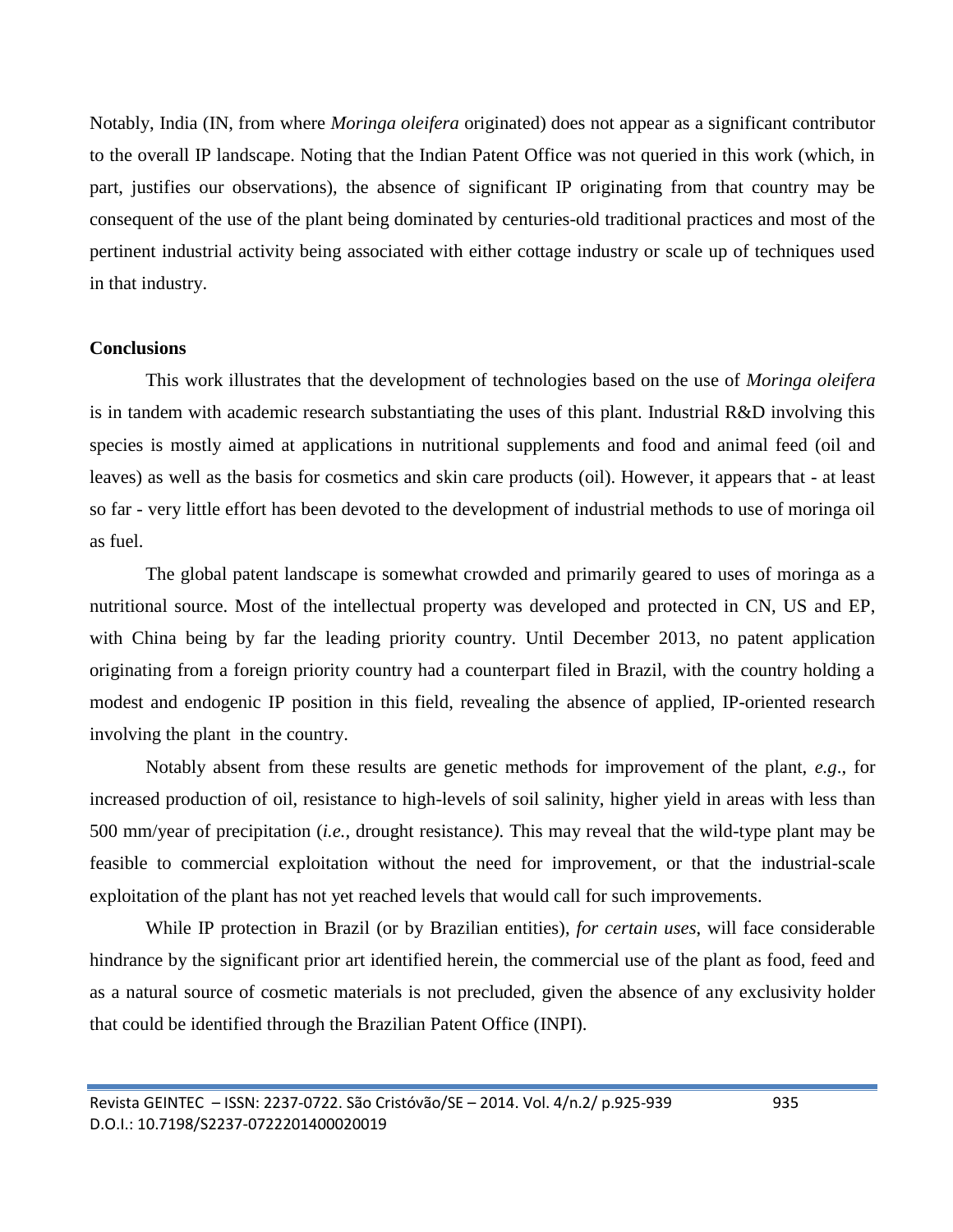Approximately 30% - 40% of the Brazilian territory appears to be suitable for the economic growth of moringa and, given the plant's character as a source of many commodities, moringa may be poised to have a positive impact in the Brazilian agriculture. As such, the commercial development of nutritional supplements and animal feed additives, which stemmed from the cottage industry and domestic uses, is not subject to IP hindrances and is based upon natural characteristics of the plant itself. Thus, these uses are immediately available for exploitation by the Brazilian industry. For instance, dried leaves may be used, in combination with grains and legumes, as an inexpensive, high-protein, additive to school lunches and as a nutritional supplement to low-income families. The plant may also be of special interest to the domestic cosmetic industry, greatly geared toward the use of "green", sustainable products.

The high contents of usable oil may also be a factor promoting RD&I geared toward the use of moringa as a source of biofuel, in partial replacement of diesel oil, an area of high priority for the Brazilian economy.

In conclusion, RD&I opportunities involving the use of moringa, its parts and extracts for the development of new products and technologies are abundant, and fit well with the Sc&T profile of the country. Moreover, this new crop may provide a rich opportunity for the establishment of industryuniversity partnerships in many areas of research, predominantly in nutrition, energy and transportation.

# **Bibliography**

**ANDRADE**, G.F.; MELO, T.M.C.; GUEDES, C.D.; NOVACK, K.M.; SANTOS, R.C.; SILVA, M.E.: Biological Evaluation of Crude and Degumed oil from Moringa oleifera Seeds. *Braz. Arch. Biol. Technol.* 54(5), 1003-1006 (2011)

**BHARALI**, R.; TABASSUM, J.; AZAD, M.R.H.: Chemomodulatory effects of *Moringa oleifera* Lam on hepatic carcinogen metabolizing enzymes, antioxidant parameters and skin papillomagenesis in mice. *Asian Pac. J. Cancer Prev.* 4, 131-139 (2003)

**BOSE**, C.K.: Possible role of *Moringa oleifera* Lam root in epithelial ovarian cancer. *Medscape Gen. Med.,* 9 (1), 26 (2007)

**COOKE**, M.C.: The blue dyes of China and India in SIMMONDS, P.L. (Ed.), *The Technologysts.* Kent & Co. (London) 121-129 (1936)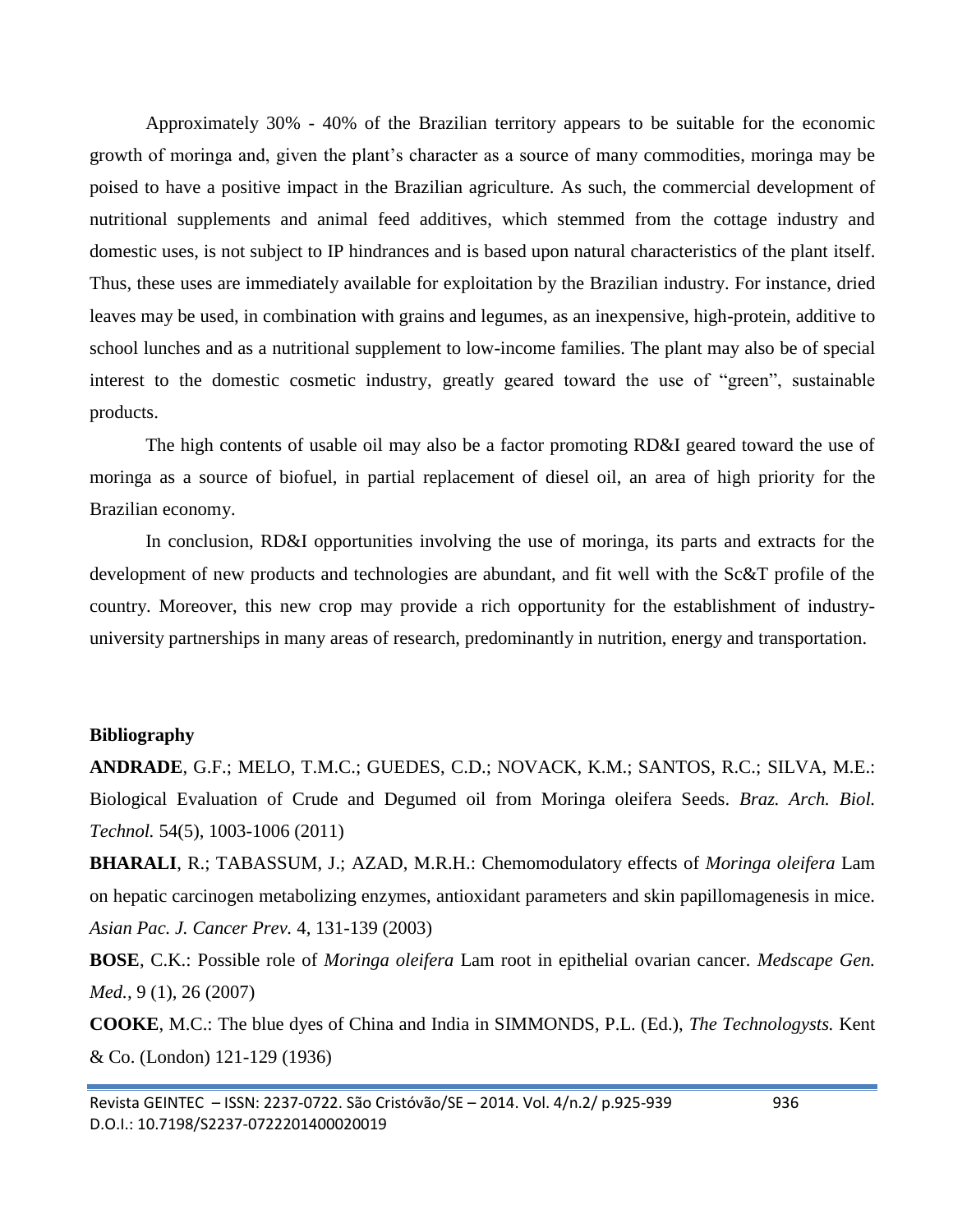**DALLA ROSA**, K. R. Moringa oleifera: a perfect tree for home gardens. Hawaii: NFTA, *Agroforestry Species Highlights*, 1993, v.1, 2p.

**DE SAINT-SAUVEUR**, A.; BROIN, M.: Growing and Processing Moringa Leaves. Moringa Association of Ghana (Accra), (2010). [www.anancy.net/documents/file\\_en/moringawebEN.pdf](http://www.anancy.net/documents/file_en/moringawebEN.pdf) (ISBN: 9-789290-814528)

**DUKE**, J. A. The quest of tolerant germplasm. In: YOUNG, G. (Ed.) Crop tolerance to subtropical land conditions. Madison. American Society Agronomy Special Symposium, 1978, v.32, p.1-16.

**DUKE**, J. A. Moringaceae: horseradish-tree, drumstick-tree, sohnja, moringa, murunga-kai, mulungay. In: BENGE, M. D. (Ed.) Moringa a multipurpose tree that purifies water. *Boston, Science and Technology for Environment and Natural Resources*, 1987, p.19-28.

**FAHEY**, J.W.: Moringa oleifera: A review of the medical evidence for its nutritional, therapeutic and prophylactic properties. Part 1. *Trees for Life Journal,* 1:5 (2005)

**FILHO**, D.B.O.; FRANÇA, F.R.M.; SANT'ANNA, M.C.; DE SANTANA, M.F.S.; LEITE, N.S.; GAMA; G.J.; DA SILVA, G.F.: *Revista GEINTEC – Gestão, Inovação e Tecnologias*, 2(5), 490-504 (2012)

**GHASI**, S.; NWOBODO, E.; OFILI, J.O.: Hypocholesterolemic effects of crude extract of leaf of *M. oleifera* Lam in high-fat diet-fed Wistar rats. *J. Ethnopharmacol.* 69, 21-25 (2000)

**HAKKAR**, H.P.; FRANCIS, G.; BECKER, K. : Bioactivity of Phytochemicals in some lesser-known plants and their effects and potential applications in livestock and aquaculture production systems. *Animal* 1(9): 39-47 (2007)

**KAFUKU**, G.; MBARAWA, M.: Alkaline catalyzed biodieslel production from *Morina oleifera* oil with optimized production parameters. *Appl. Energy* 87(8), 2561-2565 (2010)

**KARADI**, R.V.; GADGE, N.B.; ALAGAWADI, K.R.; SAVADI, R.V.: Effect of *Moringa oleifera*  Lam. root-wood on ethylene glycol-induced urolithiasis in rats. *J. Ethnopharmacol.* 86, 191-195 (2003)

**KIVEVELE,** T.T.; MBARAWA, M.M.; BERECZCKY, A.; ZÖLDY, M.: Evaluation of the Oxidation Stability of Biodiesel Produced from Moringa Oleifera oil. *Energy Fuels* 25(11), 5416-5421 (2011)

**LIMA**, L.A.L.C.; COSTA, D.G.; NUNES, T.P.; JUNIOR A.M.O.: Evaluation of protein concentrate production by fermentation from *Moringa oleifera* Lam. *Revista GEINTEC – Gestão, Inovação e Tecnologias*, 3(5) 292-297 (2013)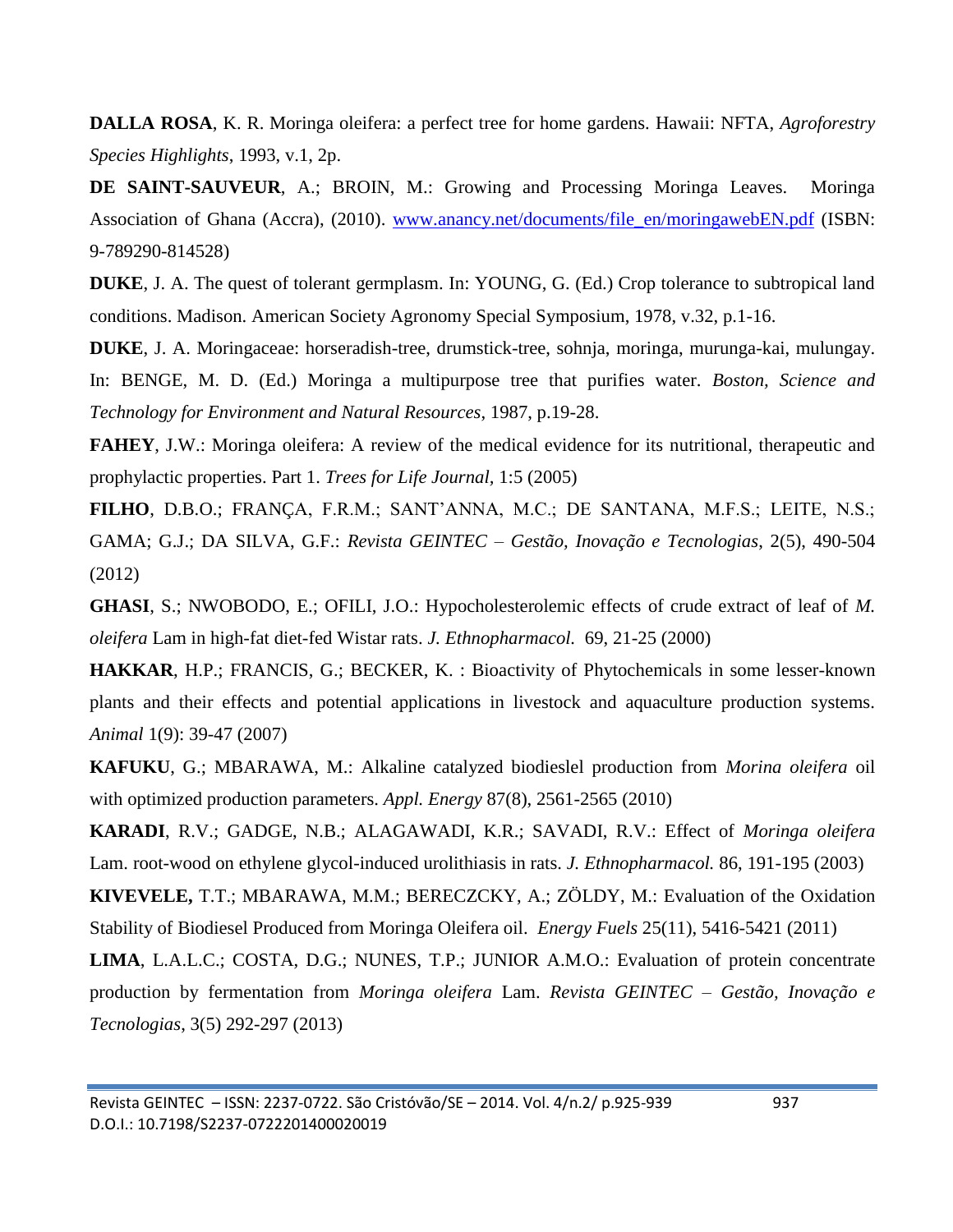**MAHAJAN**, S.G.; MALI, R.G.; MEHTA, A.A.: Protective effect of ethanolic extracts of seeds of *Moringa oleifera* Lam. against inflammation associated with development of arthritis in rats. *J. Immunotoxicol.* 4(1), 39-47 (2007)

**MAKKAR**, H.P.S.; BECKER, K.: Nutrients and antiquality factors in different morphological parts of the Moringa oleifera tree. *Journal of Agricultural Science*, Cambridge, v.128, p.331-322, 1997.

**MORTON**, J. The horseradish tree, Moringa pterygosperma (Moringaceae). A boon to arid lands?. *Economy Botany*, v.45, n.3, p.318-333. 1991.

**MOYO**, B.; MASICA, P.J.; HUGO, A.; MUCHENJE, V.: Nutritional characterization of moringa leaves. *African J. Biotechnol.* 10(60) 12925-12933 (2013)

**MUHL**, Q.E.; DUTOIT, E.S.; ROBBERTSE, P.J.: *Moringa oleifera* (horseraddish tree) leaf adaptation to temperature regimens. *Inter. J. Agr. and Biol.* 13(6), 1021-1024 (2011)

**MUHL**, Q.E.; DUTOIT, E.S.; ROBBERTSE, P.J.: Temperature effect on seed germination and seedling growth of *Moringa oleifera*. Lam. *Seed Sci. and Technol.* 39(1), 208-213 (2011)

**NAKATSUJI**, T.; GALLO, R.L.:Antimicrobial peptides: old molecules with new ideas. *J. Invest. Dermatol.* 132 (3, pt 2), 569-575 (2012)

**NATIONAL BIODIESEL BOARD**: What is Biodiesel? [\(www.biodiesel.org/what-is](http://www.biodiesel.org/what-is-biodiesel/biodiesel-basics)[biodiesel/biodiesel-basics\)](http://www.biodiesel.org/what-is-biodiesel/biodiesel-basics) (2014)

**OGBUNUGAFOR**, H.A.; OZUMBA, A.N.; ENCH, F.U.; IQUO-EZIKPE, M.N.; OKPUZOR, J.; IGWILO, I.O.; ADENAKAN, S.O.; ONYEKWELU, O.A.: Physicochemical and antioxidant properties of Moringa oleifera Seed Oil. *Pak. J. Nutrit.* 10(5), 409-419 (2011)

**PALADA**, M.C. Moringa (Moringa oleífera Lam.): a versatile tree crop with horticultural potential in the Subtropical United States. *Hort. Science*, v.31, n.5, p.794-797, 1996

**PASA**, M. C.; GONÇALVES, K. G.; SOUZA, S. S. S.; SILVA, G. R. G. Abordagem Etnobotânica de Moringa oleífera Lam.: do cultivo ao uso da espécie em Rondonópolis, Mato Grosso. *Flovet*, n.2, p.1-68. 2010.

**PASSOS**, R.M.; SANTOS, D.M.C.; SANTOS, B.S.; SOUZA, D.C.L.; SANTOS, J.A.B.; SILVA, G.F.: Qualidade pós-colheita da moringa (*Moringa oleifera Lam.)* utilizada na forma *in natura* e seca. *Revista GEINTEC – Gestão, Inovação e Tecnologias* 3(1), 113-120 (2012)

**PIO CORRÊA**, M. Dicionário das plantas úteis do Brasil e das exóticas cultivadas. Rio de Janeiro: MA/IBDF, v.5, p.233-234. 1984.